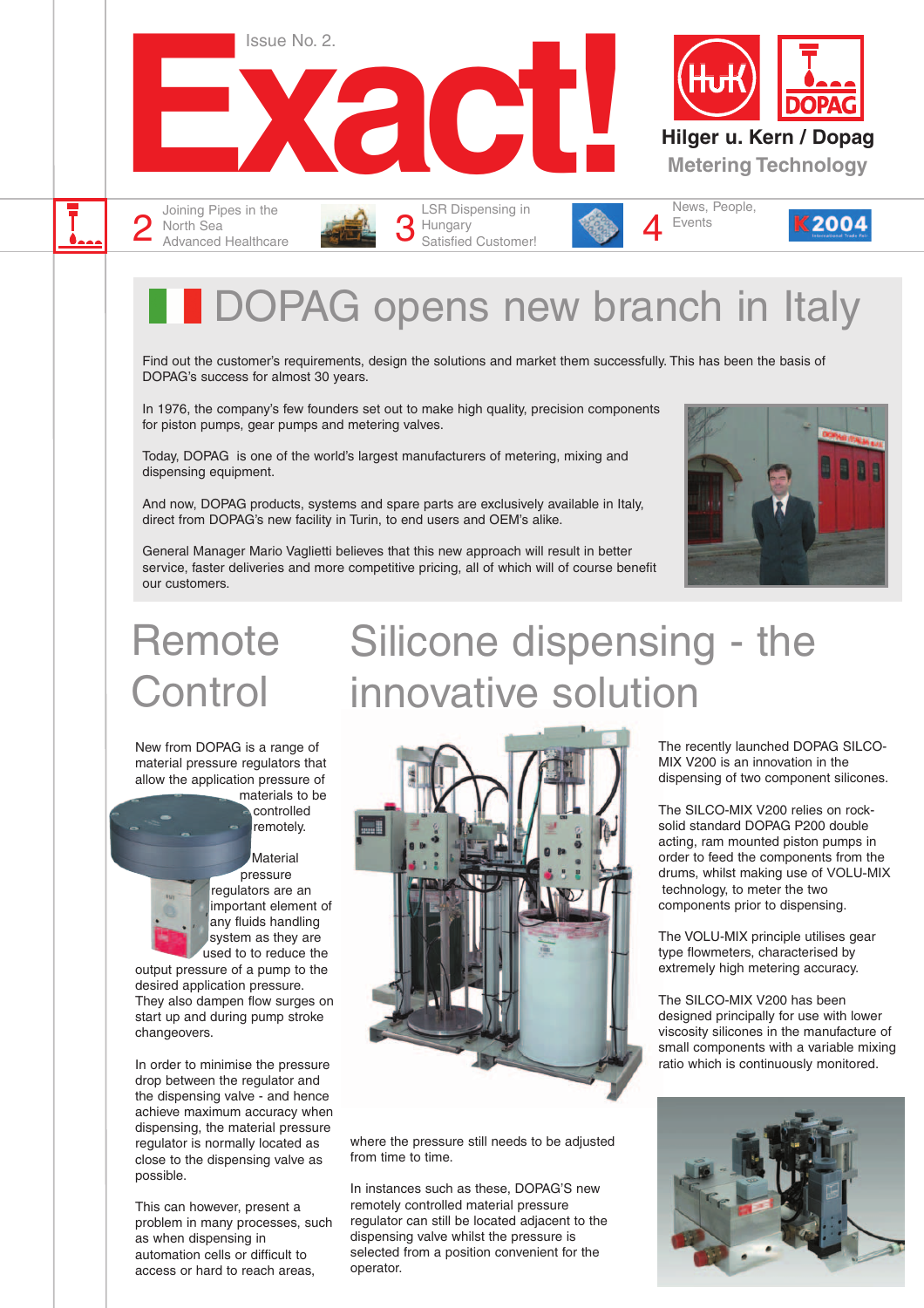

Burnley based company, Pipeline Induction Heat (P.I.H.) have been involved in the Field Joint Coating of oil and gas pipelines for over 20 years, working in many diverse and inhospitable regions of the world such as the North Sea, the deserts of North Africa and the jungles of Indonesia.

Pipelines are typically constructed from single pre-coated pipe lengths, which are welded on-site into a continuous string. An area at the end of each pipe is left bare to prevent damage by the welding



process, but once welded, this area must **pers** be coated in the field to the same standard as the "factory applied" coating. One type of commonly used coating offers excellent

insulation properties which is required to maintain the temperature of the pipeline product.

Installation of this coating involves blast cleaning of the welded area, induction heating and the application of a primer prior to placing a mould over the joint, followed by injection of a two-component polyurethane.

The exact mixing of the two components is critical to ensure development of the material properties.

Whilst applying the insulation coating to the highest standard, modern construction methods demand fast and repeatable installation techniques. Typically around 8 joints are completed every hour.

Equipment therefore, must be accurate, reliable and built to last, as any downtime experienced is subject to substantial on-costs. This is where DOPAG has been able to offer its expertise to provide custom designed systems to meet the extreme requirements and conditions of a process of this nature.

Using standard VARIO-MIX modules as a basis for the systems, DOPAG have been able to design systems to exactly meet the stringent specifications laid down by P.I.H. The modules comprise of twin VARIO-MIX machines, each fed from heated pressure feed containers, themselves being fed from 200 litre size drums by transfer pumps.

Level control and automatic "off-ratio" alarm by means of flow monitoring equipment are just two of the quality control safeguards incorporated into the systems. Each joint requires approximately 25 litres of polyurethane to be injected into the mould at a mix ratio of 2.37:1 by volume. Less than 2 minutes are normally allowed for the injection sequence.

Delivery is also of the essence, as contract start dates are not flexible. Said P.I.H. Engineering Manager Damian Daykin "This is an important part of our decision process. If you want the work you must be there on time. If you deliver machines late, we don't want them – DOPAG delivered the machines on the day! This is the service we require."



*"DOPAG delivered the machines on the day!.... This is the service we require"*

*Damian Daykin, Engineering Manager P.I.H.*

## **Healthcare Takes a Step Forward**



#### Advanced granular/polymer mixing system

When Otto Bock, the giant German based global leader in healthcare products, who specialise in prosthetic and orthotic components, needed to mix and dispense a granular bulk material

with a two component polymer, they approached the Hilger u. Kern / DOPAG Group.

Always in the forefront of the development of industrial metering and mixing technology, this extraordinary request presented us with the opportunity to find an extraordinary solution.

Mixing a bulk granular material with a two **Component polymer changes the charac-**

teristics of the material substantially and has a number of advantages, such as improving the elasticity and resilience of the product as well as reducing the weight.

Following intensive research, development and testing, a special mixer was produced that in conjunction with a DOPAG ELDO-MIX 303 gear type proportioning machine, homogeneously mixed all three components

by means of a dynamic multi spiral system with fine stepped material "whirl" channels.

Filed for registration of a new patent, this quality solution to a difficult technical problem will now be used to help improve the quality of life of people with limited mobility.

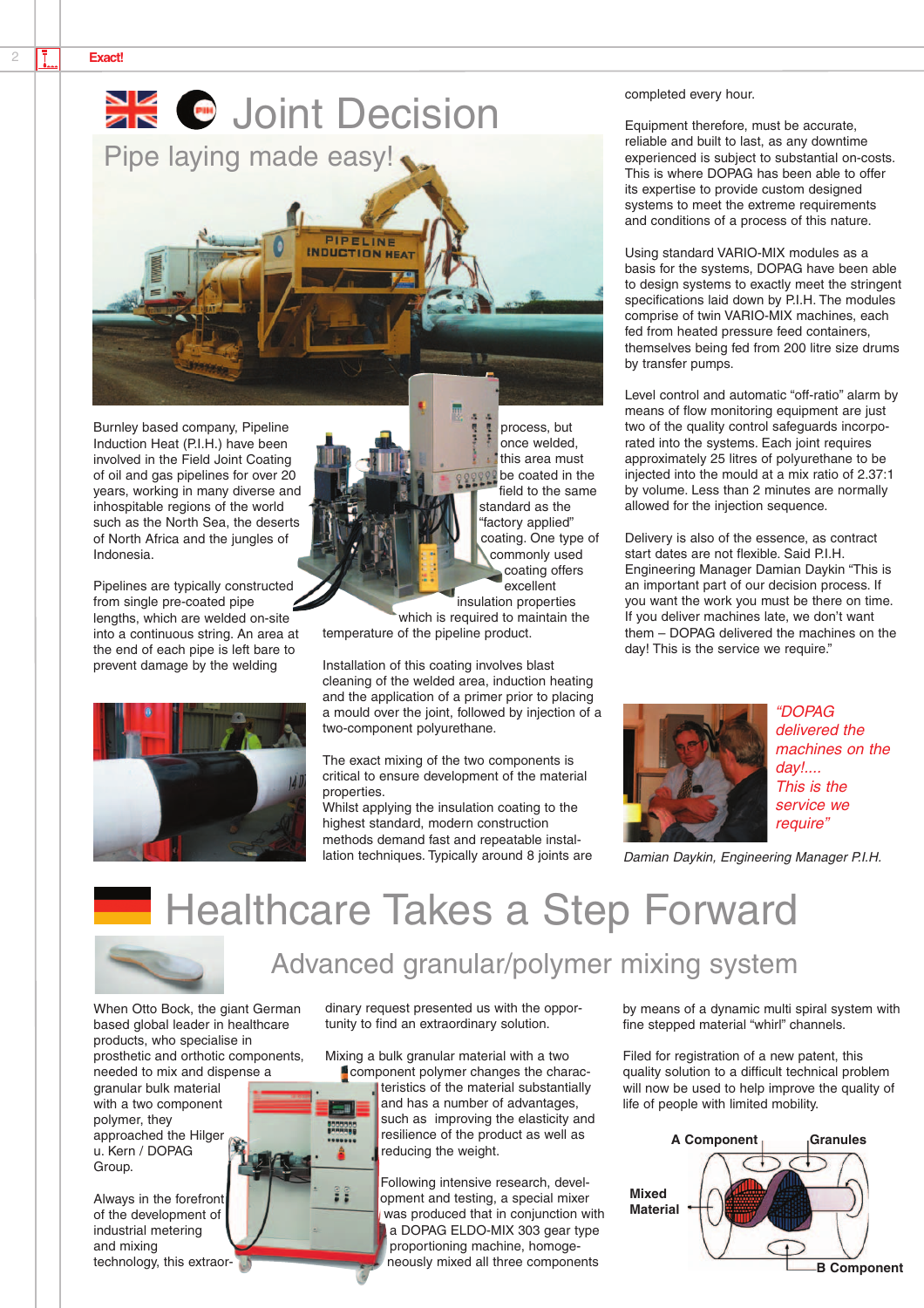### **Hungarian Revolution!** Sunarrow invests in five more DOPAG SILCO-MIX machines



With the opening of a new factory in Hungary by the Japanese company Sunarrow Limited that is planned to serve both the Western and Eastern European markets, DOPAG have become an integral part of the global "mobile revolution."

Mobile telephone applications and appliances are constantly developing and Sunarrow Limited's keysheet designs also continue to evolve, driven by the ever increasing desire by consumers for additional functionality.

As a major provider of silicone rubber products to such household names as Nokia, NEC, Motorola, Sony Ericsson, Mitsubishi and Siemans, Sunarrow's intensive research and development programme has continued to create new products that have become

important parts of many mobile communication products.

Founded in 1959 in Tokyo, Sunarrow already operates plants in a number of overseas countries including Thailand, China and Finland as well as affiliate companies in the U.S.A. and Canada and are well experienced in the use of DOPAG SILCO-MIX machines for pumping, metering, mixing and dispensing liquid silicone rubbers.

In their brand new plant in Hungary, which was established in the autumn of 2003, it was therefore of no great surprise when Sunarrow chose to once again to invest in DOPAG SILCO-MIX PH200 machines to process and feed the WACKER two component liquid silicone rubber to their five DESMA injection moulding machines.

The DOPAG SILCO-MIX PH200 was especially developed to process liquid silicone rubbers using the liquid injection moulding (LIM) process. The machine has a fixed mixing ratio of 1:1, and feeds directly from standard 200 litre size drums.

Both components are drawn from the drums and metered precisely, by the use of metering piston pumps with hydraulic-pneumatic drives. The patented process guarantees absolute synchronisity of the two metering pumps.

The two components are then mixed in a static mixer prior to entering the injection moulding machine, where high quality, components are consistently produced.



## **F** Another Satisfied Customer! Portescap replace MICRO-MIX after 20 years

When Portescap discovered that spare parts for the DOPAG MICRO-MIX they had been using for the last 20 years were no longer available, they took the inevitable decision to replace the machine - with another DOPAG

MICRO-MIX, but this time with the latest model, the MICRO-MIX B PLC.

Located in the Western part of Switzerland in the town of La Chauxde-Fonds, Portescap are part of Danaher Motion, an international company who engineer, manufacture and market some of the world's top brands of mechanical

and electro-mechanical products, including DC motors, gear motors, digital linear



motors. Encapsulating the coils

actuators and stepper

with a two component epoxy resin manufactured by Permabond, is an important part of their production process.The resin components must be accurately proportioned

by volume at a ratio of 100:60 and at a closely controlled temperature and shot size.

The MICRO-MIX B PLC easily achieves these objectives and is also able to store up to 12 different programs which can be selected by the operator depending on which batch of motor coils are currently in production.The operator has access to the Siemens S7-224 PLC which controls the resin and solvent levels in the pressure feed containers, the flushing sequence, the agitator speed in the pressure

feed containers as well as the material temperature and shot size.

A pair of dispensing valves are used to deposit the mixed resin onto the components in order to achieve an



even spread around the coil.

A vertically mounted "Z" axis allows the valves to move close to the component during the dispensing operation, withdrawing automatically when the dispensing is complete.

We are happy to think that Portescap will enjoy the same level of longevity with their new MICRO-MIX that they have been accustomed to with their previous machine, although we have already pencilled in our diary to check their needs in 2024!